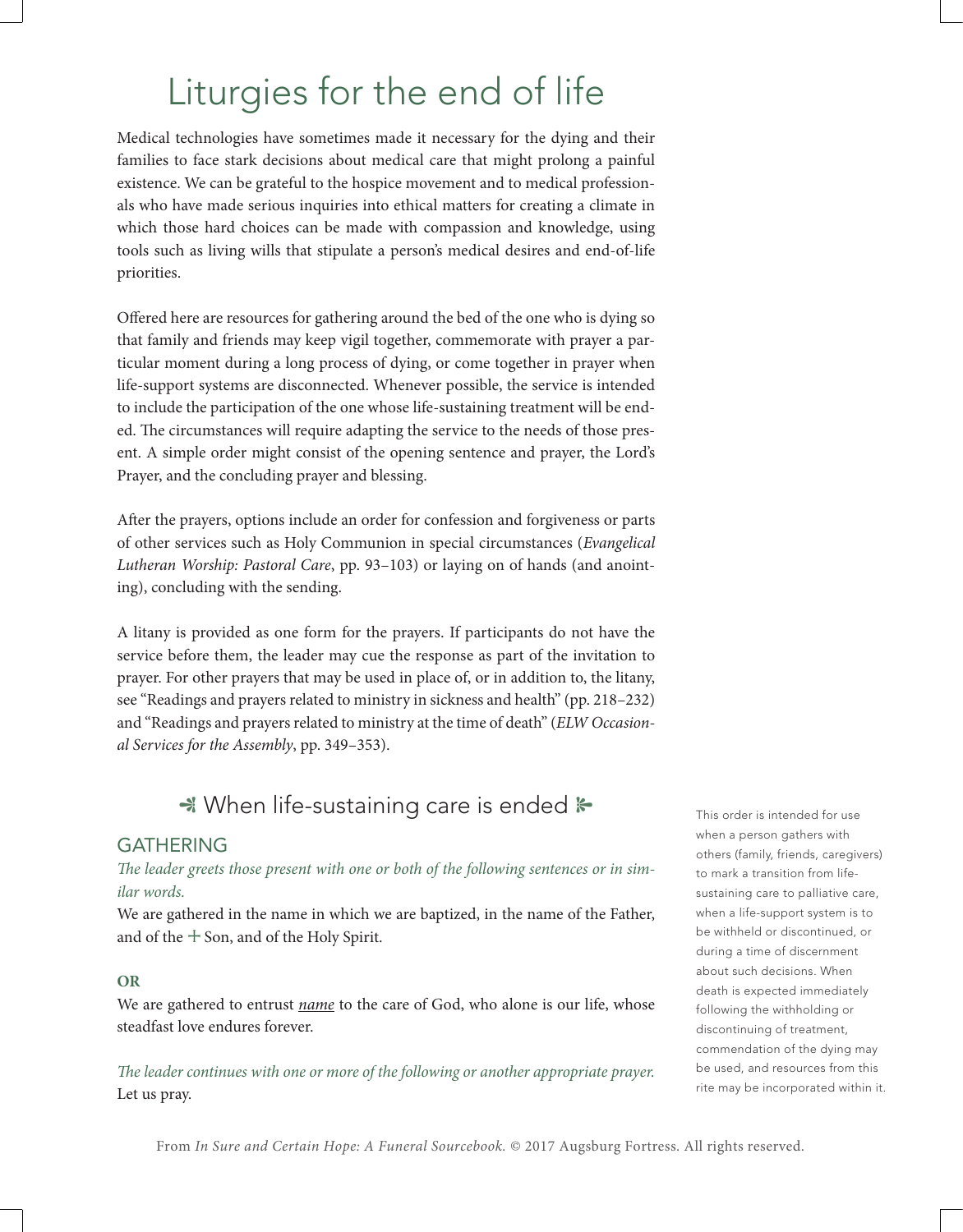God of compassion and love, you have breathed into us the breath of life and have given us the exercise of our minds and wills. In our frailty, we place our lives into your hands, trusting in your never-failing promises; through Jesus Christ, our Savior and Lord.

**Amen.**

# **OR**

O God our creator and sustainer, receive our prayers for *name*. We thank you for the gifts of love and companionship shared with *her/him*. Give us grace now to accept our limitations as we commend *name* to your merciful care. Strengthen us in this time of trial, and help us to continue to serve and care for one another; through Jesus Christ, our Savior and Lord. **Amen.**

# **WORD**

*One or more of the following or other appropriate passages of scripture may be read.*

Isaiah 43:1-3 Psalm 31:1-3, 5 Romans 8:35, 37-39 John 10:27-28

*Silence for reflection may follow the readings.*

*A hymn may be sung.*

#### **Prayer**

*The following litany or other appropriate prayers may be prayed.* With the faithful of every time and place, let us place ourselves in God's hands *[saying, "We put our trust in you."]*.

With Sarah and Abraham, who set out from home for a land unknown: God of the promise, **we put our trust in you.**

With Moses, who prayed for his people before going up the mountain to die: God of the promise, **we put our trust in you.**

With Ruth, who pledged faithfulness until death to her mother-in-law, Naomi: God of the promise, **we put our trust in you.**

With the disciples, who left their nets to follow Jesus: God of the promise, **we put our trust in you.**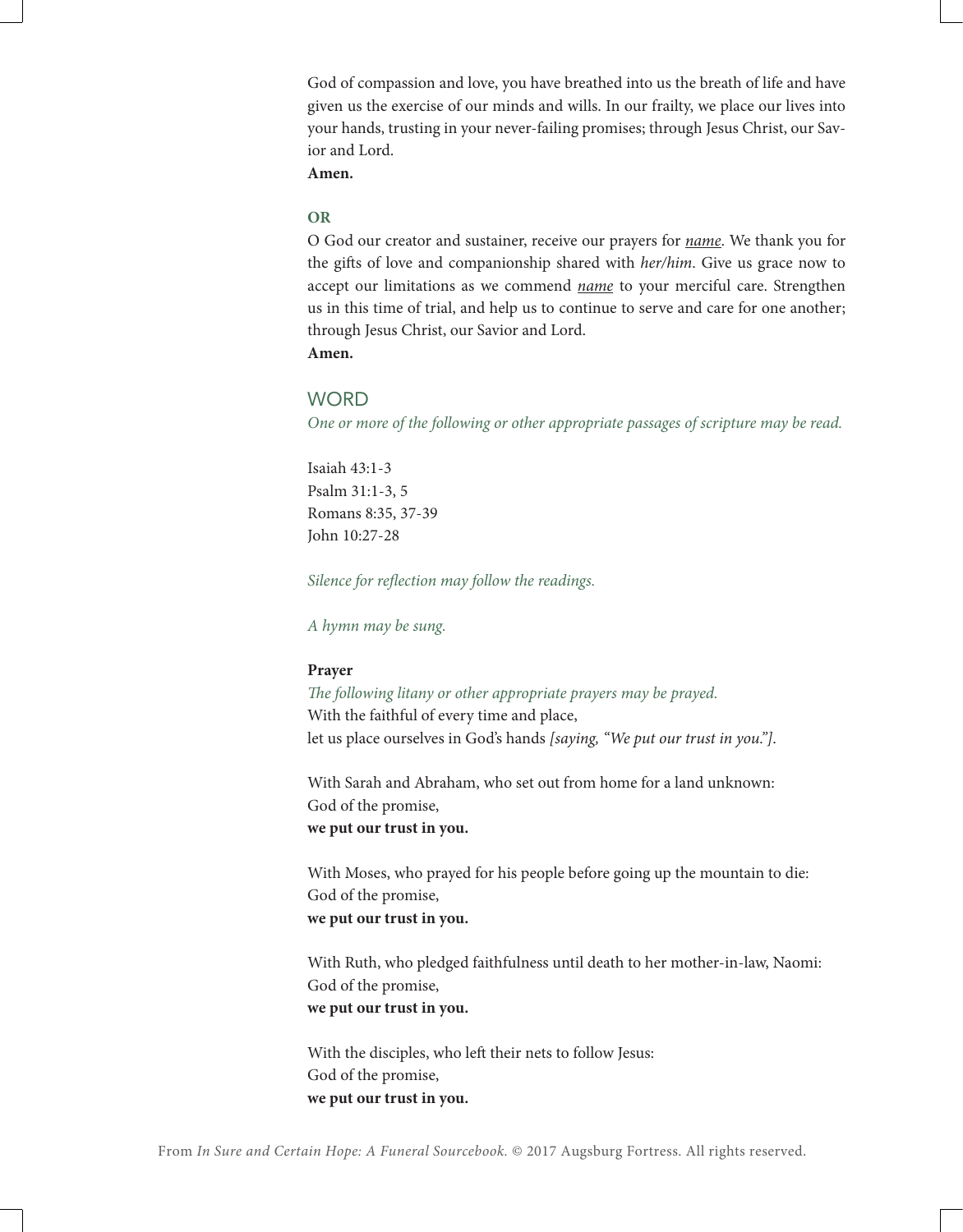With Mary, the mother of Jesus, and the women who watched at the cross: God of the promise, **we put our trust in you.**

With our Lord Jesus, who commended himself into your hands when he breathed his last: God of the promise, **we put our trust in you.**

With *name*, whom we now place into your strong arms, confident of your grace and mercy: God of the promise, **we put our trust in you.**

# *Other prayers may be added.*

*The prayers conclude with these or similar words.*

God our wisdom, we commend to you the decisions we have made in hope, in sorrow, and in love, that as we place our whole trust in you, our choices and our actions may be encompassed by your grace; through Jesus Christ, our Savior and Lord. **Amen.**

# **OR**

O God, you have called your servants to ventures of which we cannot see the ending, by paths as yet untrodden, through perils unknown. Give us faith to go out with good courage, not knowing where we go, but only that your hand is leading us and your love supporting us; through Jesus Christ our Lord. **Amen.**

*The Lord's Prayer is prayed by all. The leader may introduce the prayer with these or similar words.*

Gathered into one by the Holy Spirit, let us pray as Jesus taught us.

|                                | OR                                |
|--------------------------------|-----------------------------------|
| Our Father in heaven,          | Our Father, who art in heaven,    |
| hallowed be your name,         | hallowed be thy name,             |
| your kingdom come,             | thy kingdom come,                 |
| your will be done,             | thy will be done,                 |
| on earth as in heaven.         | on earth as it is in heaven.      |
| Give us today our daily bread. | Give us this day our daily bread; |
| Forgive us our sins            | and forgive us our trespasses,    |
| as we forgive those            | as we forgive those               |
| who sin against us.            | who trespass against us;          |
| Save us from the time of trial | and lead us not into temptation,  |
| and deliver us from evil.      | but deliver us from evil.         |
| For the kingdom, the power,    | For thine is the kingdom,         |
| and the glory are yours,       | and the power, and the glory,     |
| now and forever. Amen.         | forever and ever. Amen.           |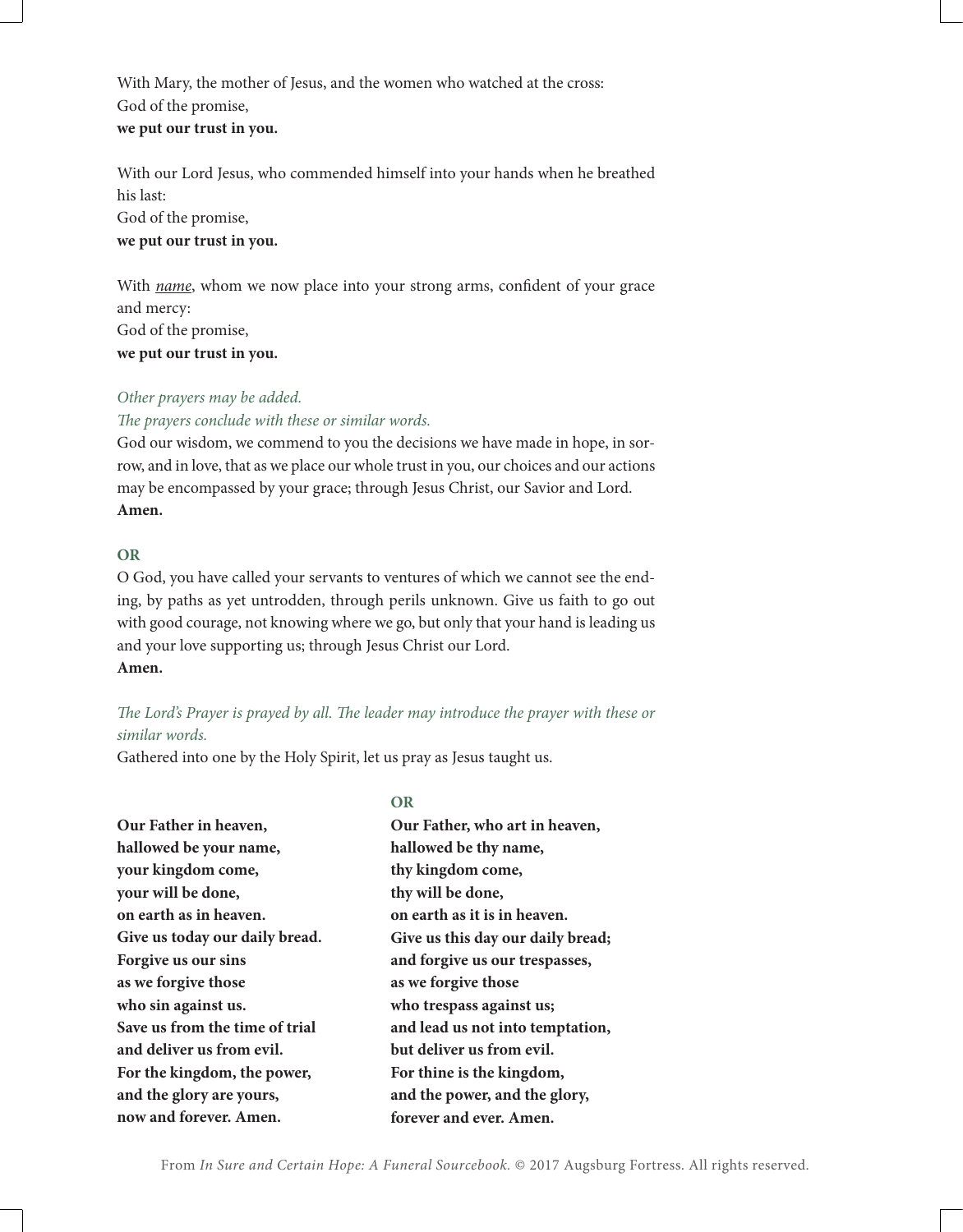# SENDING

# *A hymn may be sung.*

#### *The following prayer may be said.*

Let us pray.

Faithful God, give comfort and strength to *name* as *she/he* follows Christ in the path that is now set before *her/him*. Give wisdom and faithfulness to all of us who are companions along this way, that we may journey beside our loved one, watch and wait with *her/him*, and with your help, bear witness by our presence and prayers to the love of Jesus Christ, your Son, our Savior and Lord.

# **Amen.**

#### *The leader concludes the service with these or similar words.*

Glory to God, whose power working in us can do infinitely more than we can ask or imagine; glory to God from generation to generation in the church and in Christ Jesus forever and ever.

# **Amen.**

*Those present may greet one another with a sign of Christ's peace and may say "Peace be with you," or similar words.*

*After this, life-sustaining treatment may be ended in accordance with the circumstances.*

*Commendation of the dying may follow at a time when death is imminent.*

# NOTES ON THE RITE

When someone is apparently near death, the pastor should be notified so that the ministry of the church may be provided. A person approaching death may be offered the opportunity for confession and forgiveness. When the pastor is not available, another person may lead this rite, adapting the service as needed. The family, loved ones, and pastor may gather at the bedside for a liturgy of prayer, acknowledging and giving thanks for God's presence. That such liturgies are called rites of healing is an important theological statement for the church to make. In death, baptism comes to completion.

The rite opens in the name of the triune God, includes a prayer, a reading from one of the psalms, a litany of prayer for the one who is dying, the Lord's Prayer, and possibly Holy Communion. Other gestures may be added, such as laying on of hands and anointing with oil, confession and forgiveness, singing a hymn, and time for remembrances by individuals at the bedside. The rubrics invite family members to touch the head of the dying person during the commendation. A simpler order might consist of the opening sentence and prayer, the Lord's Prayer, and appropriate elements from the commendation.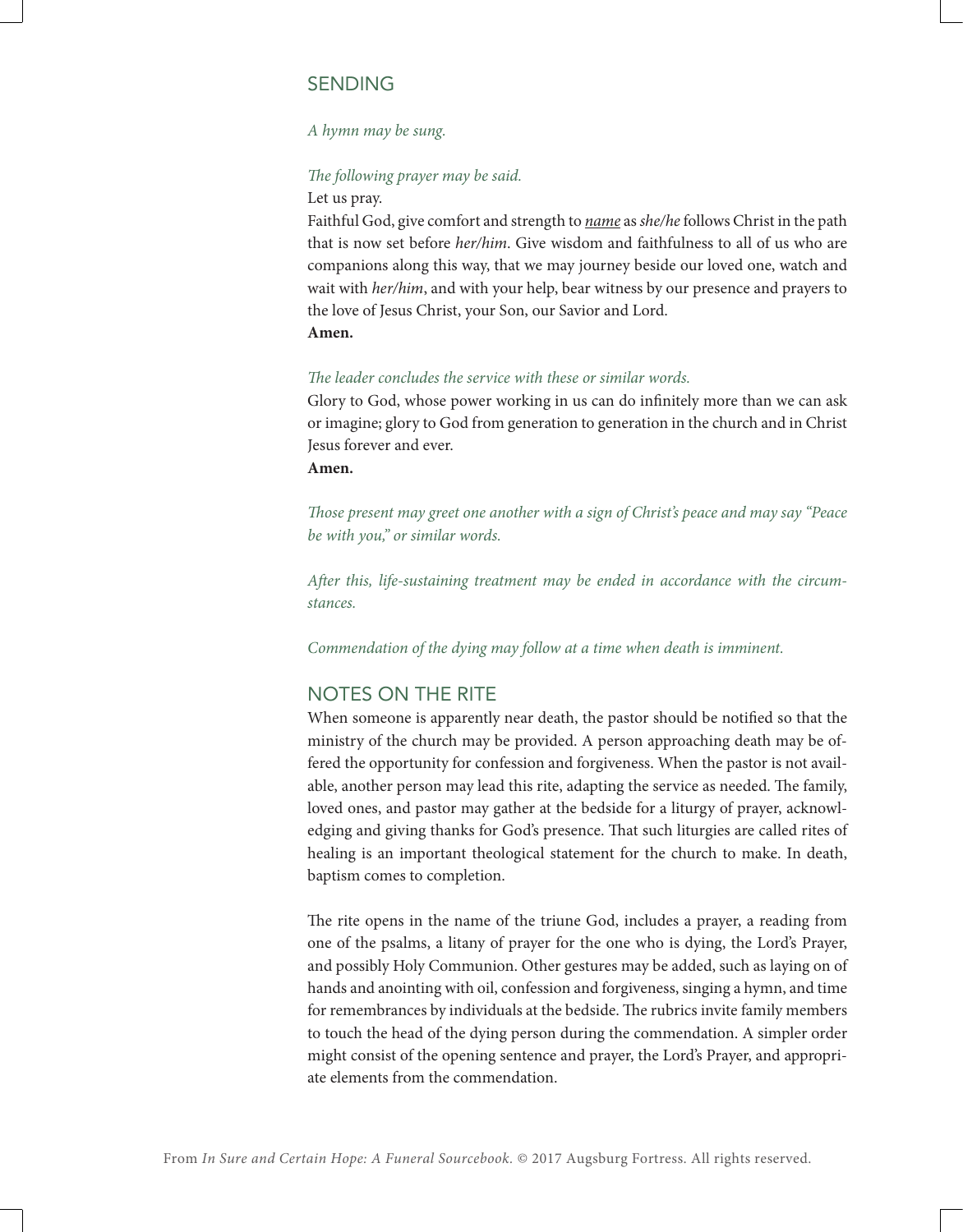This liturgy could be relatively short or used over a longer period of time, filled with silences for prayer and meditation depending on the circumstances. Because it is often the case that the time spent with a dying person unfolds over many hours or days, the prayers may be interspersed with silence, scripture and other readings, singing and other music, conversation, the sharing of stories, and the like. Some of the elements, including the commendation, may be repeated as desired. For other optional prayers and prayer forms, see "Readings and prayers related to ministry in sickness and health" (pp. 218–232).

This service, unlike many others that have a relatively predictable duration, may be best understood as a vigil, a time of waiting and watching with the one who is dying, punctuated with resources from the Christian tradition as well as simple human presence and communication.

When the pastor arrives after the person has died, the rite begins with the commendation.

# \* Commendation of the dying  $\ast$

# SCRIPTURE READINGS

*One or more of the following or other suitable brief texts may be said with the dying person. Each may be repeated several times.*

The Lord is my shepherd; I shall not want. (Ps. 23:1)

The Lord is my light and my salvation; whom shall I fear? (Ps. 27:1)

Into your hand I commit my spirit; you have redeemed me, O LORD, faithful God. (Ps. 31:5)

My soul thirsts for God, for the living God. (Ps. 42:2)

"The king will say . . . , 'Come, you that are blessed by my Father, inherit the kingdom prepared for you from the foundation of the world." (Matt. 25:34)

[Jesus] replied, "Truly I tell you, today you will be with me in Paradise." (Luke 23:43)

God so loved the world that he gave his only Son, so that everyone who believes in him may not perish but may have eternal life. (John 3:16)

[Jesus said,] "This is indeed the will of my Father, that all who see the Son and believe in him may have eternal life; and I will raise them up on the last day." (John 6:40)

[Jesus said,] "In my Father's house there are many dwelling places." (John 14:2)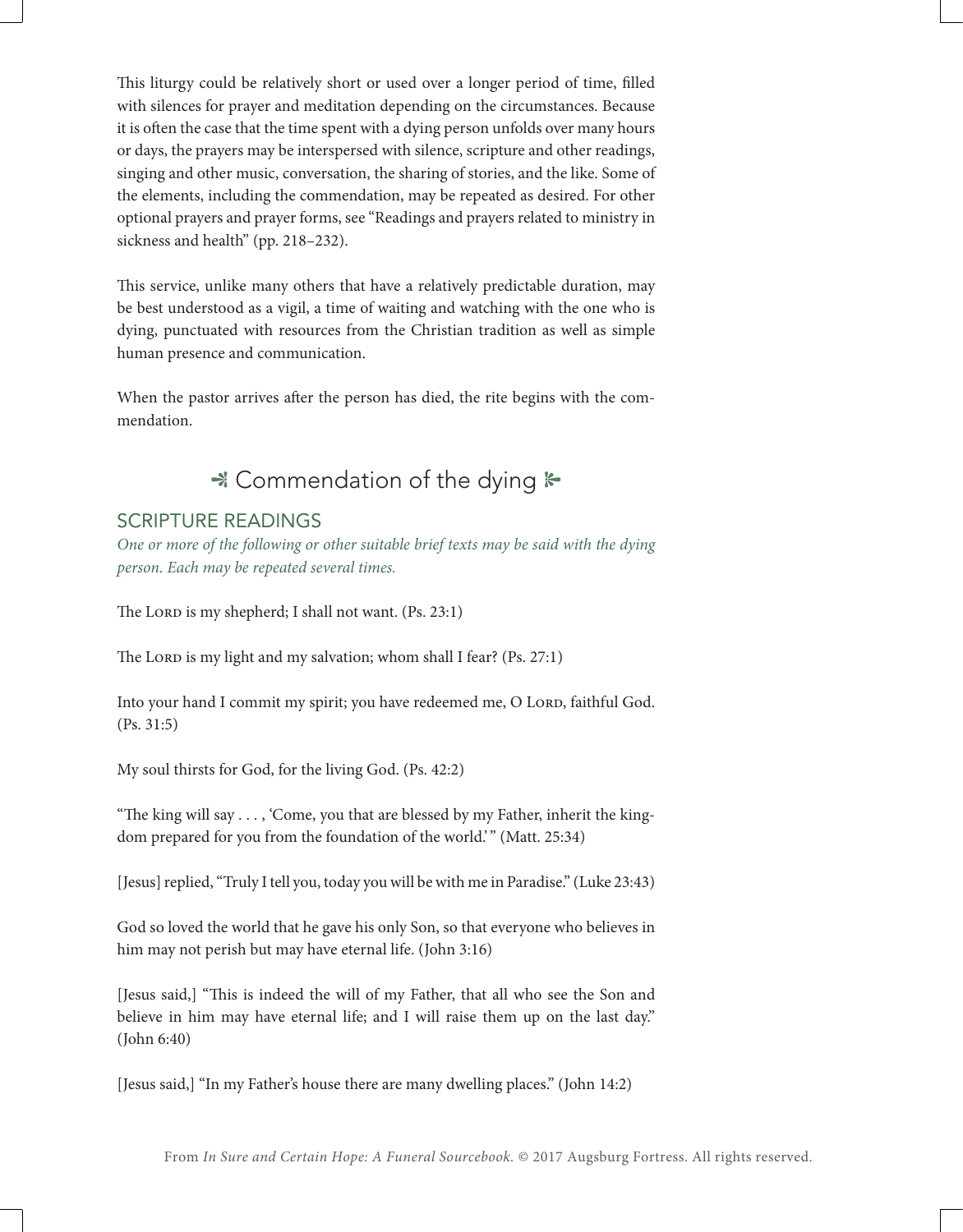"Lord Jesus, receive my spirit." (Acts 7:59)

Who will separate us from the love of Christ? (Rom. 8:35)

Whether we live or whether we die, we are the Lord's. (Rom. 14:8)

We know that . . . we have a building from God, a house not made with hands, eternal in the heavens. (2 Cor. 5:1)

We will be with the Lord forever. (1 Thess. 4:17)

*Other scripture readings, especially if a longer selection is desired, may be included.*

# GREETING AND PRAYER

*At an appropriate time, the leader greets those present with one or both of the following sentences or in similar words.*

We are gathered in the name in which we are baptized, in the name of the Father, and of the  $+$  Son, and of the Holy Spirit.

#### **OR**

We are gathered for prayer to commend *name* to God, who is faithful and compassionate.

*The leader continues with one or more of the following or another appropriate prayer.* Let us pray.

Almighty God, look on *name*, whom you made your child in baptism. Comfort *her/him* with the promise of life with all your saints, the promise made sure by the death and resurrection of your Son, Jesus Christ our Lord. **Amen.**

#### **OR**

Holy God, whose peace surpasses all understanding, we pray that you will free *name* from all earthly cares, pardon *her/his* sins, release *her/him* from pain, and grant that *she/he* may come to dwell with all your saints in everlasting glory, for the sake of Jesus Christ, our Savior and Lord. **Amen.**

#### **OR** (*for a child who is dying*)

God our creator, you called into being this fragile life, which had seemed to us so full of promise. Give to *name*, whom we commit to your care, abundant life in your presence, and to us who grieve, courage to bear our loss; through Jesus Christ, our Savior and Lord.

**Amen.**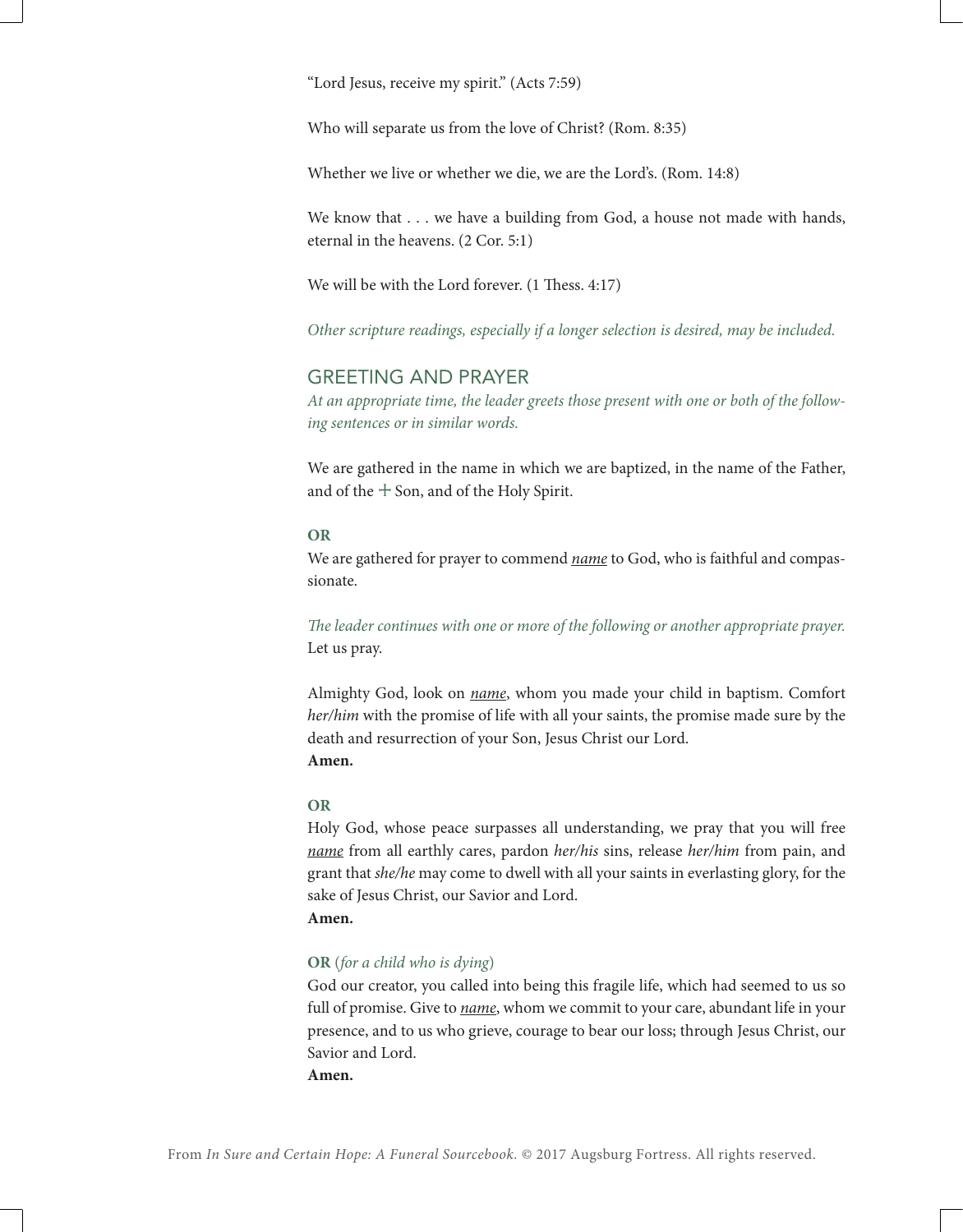#### **Litany**

*The following litany or other appropriate prayers may be prayed.* Let us pray for *name [saying, "Deliver your servant."]*.

Holy God, creator of heaven and earth, **deliver your servant.** Holy and Mighty, redeemer of the world, **deliver your servant.** Holy and Immortal, sanctifier of the faithful, **deliver your servant.** Holy, blessed, and glorious Trinity, one God, **deliver your servant.**

By your holy incarnation, **deliver your servant.** By your cross and passion, **deliver your servant.** By your precious death and burial, **deliver your servant.** By your glorious resurrection and ascension, **deliver your servant.** By the coming of the Holy Spirit, **deliver your servant.**

From all evil, all sin, and all tribulation, **deliver your servant.** From eternal death, **deliver your servant.** By the forgiveness of all *her/his* sins, **deliver your servant.** Into a place of refreshment at your heavenly banquet, **deliver your servant.** Into joy and gladness with your saints in light, **deliver your servant.**

Jesus, Lamb of God, **deliver your servant.** Jesus, bearer of our sins, **deliver your servant.** Jesus, redeemer of the world, **deliver your servant.**

*The leader may say:* Lord, have mercy. Christ, have mercy. Lord, have mercy.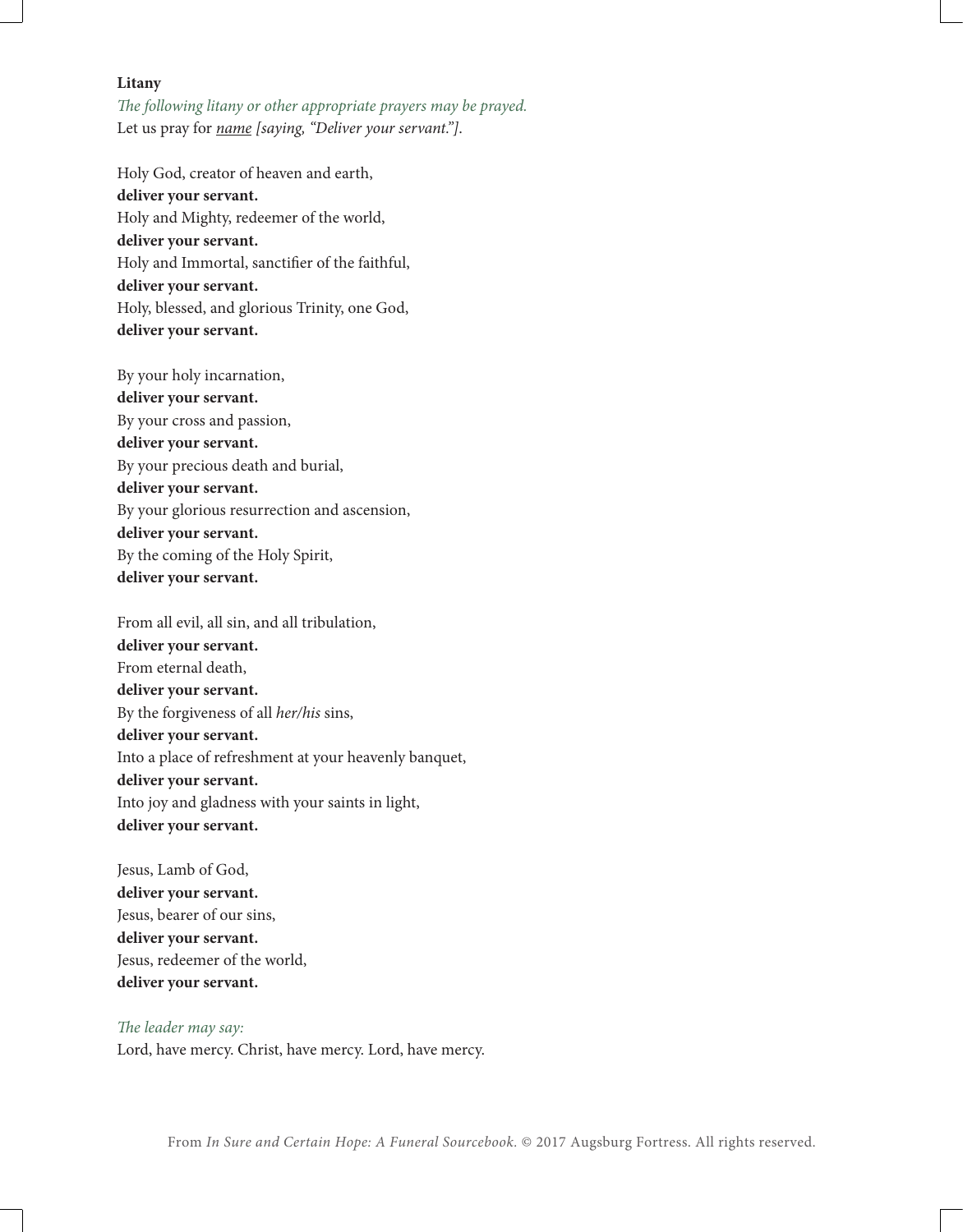# *The Lord's Prayer is prayed by all. The leader may introduce the prayer with these or similar words.*

Gathered into one by the Holy Spirit, let us pray as Jesus taught us.

**Our Father in heaven, hallowed be your name, your kingdom come, your will be done, on earth as in heaven. Give us today our daily bread. Forgive us our sins as we forgive those who sin against us. Save us from the time of trial and deliver us from evil. For the kingdom, the power, and the glory are yours, now and forever. Amen.**

**OR Our Father, who art in heaven, hallowed be thy name, thy kingdom come, thy will be done, on earth as it is in heaven. Give us this day our daily bread; and forgive us our trespasses, as we forgive those who trespass against us; and lead us not into temptation, but deliver us from evil. For thine is the kingdom, and the power, and the glory, forever and ever. Amen.**

# **COMMENDATION**

*The leader continues.* Let us commend our *sister/brother name* to the mercy of God.

*The leader and others who are present may lay a hand on the head of the dying person as the leader says one or more of the following. The leader may also trace a cross on the person's forehead as a reminder of the gift of baptism.*

*Name*, child of God, go forth in the name of God the Father Almighty who created you; in the name of Jesus Christ, Son of the living God, who redeemed you; in the name of the Holy Spirit who was poured out upon you. May you rest in peace and dwell forever in the paradise of God. **Amen.**

#### **OR**

*Name*, our *sister/brother* in the faith, we entrust you to God who created you. May you return to the one who formed us out of the dust of the earth. Surrounded by the angels and triumphant saints, may Christ come to meet you as you go forth from this life.

Christ, the Lord of glory, who was crucified for you, bring you freedom and peace.

Christ, the High Priest, who has forgiven all your sins, keep you among his people.

Christ, the Son of God, who died for you, show you the glories of his eternal kingdom.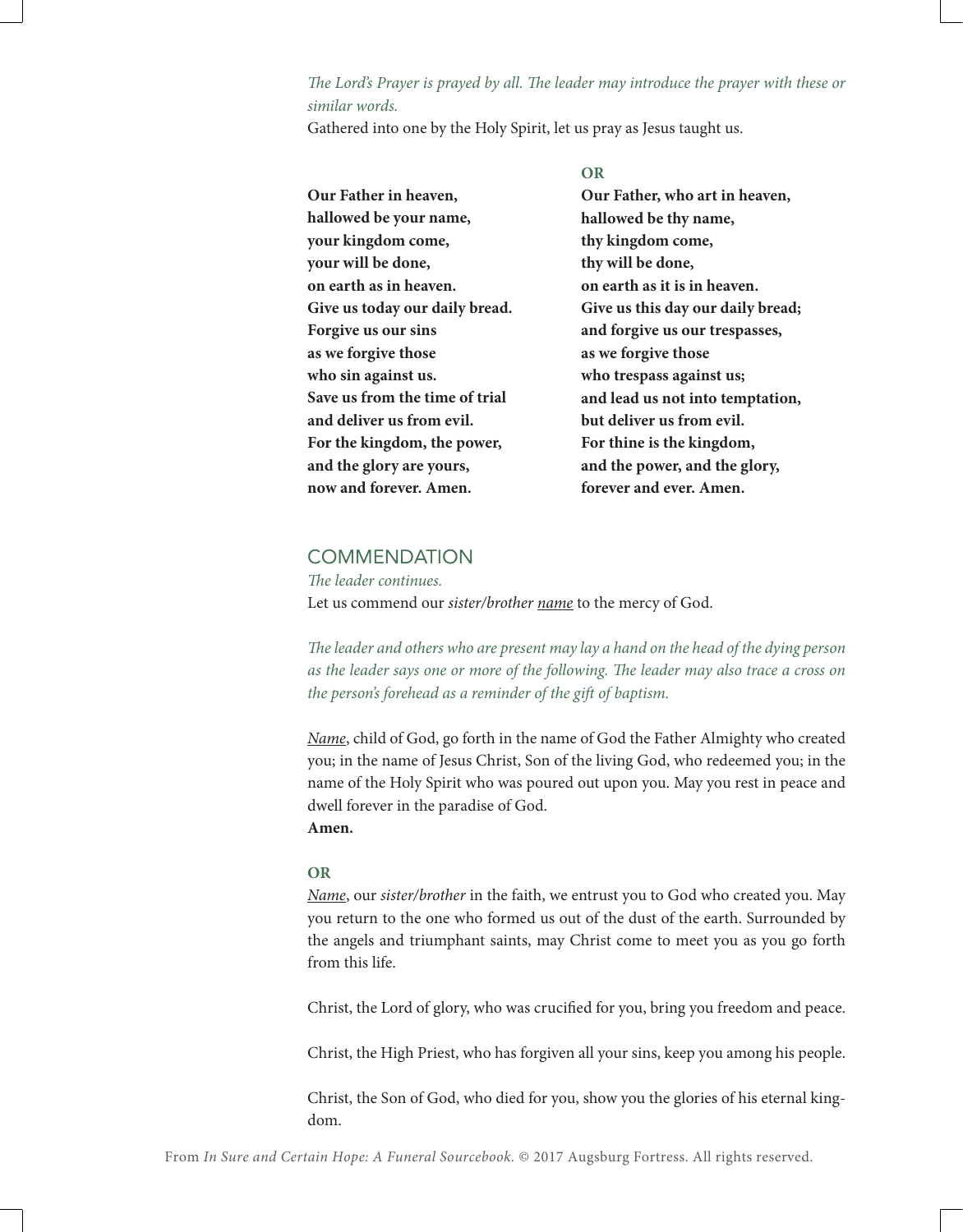Christ, the Good Shepherd, enfold you with his tender care. May you see your redeemer face-to-face and rejoice in God's presence forever. **Amen.**

# **OR**

*Name*, our companion in faith and *sister/brother* in Christ, we entrust you to God. Go forth from this world in the love of God who created you; in the mercy of Jesus Christ who died for you; in the power of the Holy Spirit who strengthens you, at one with all the faithful, living and departed. May you rest in peace and rise in the glory of your eternal home, where grief and misery are banished, and light and joy abide.

# **Amen.**

# *When death seems near, the leader continues.*

Into your hands, O merciful Savior, we commend your servant *name*. Acknowledge, we humbly beseech you, a sheep of your own fold, a lamb of your own flock, a sinner of your own redeeming. Receive *her/him* into the arms of your mercy, into the blessed rest of everlasting peace, and into the glorious company of the saints in light.

#### **Amen.**

*The following may be sung or spoken.*

Now, Lord, you let your servant go in peace: your word has been fulfilled. My own eyes have seen the salvation which you have prepared in the sight of every people: a light to reveal you to the nations

and the glory of your people Israel.

# *After death, the leader may say:*

Lord Jesus Christ, through water and the Spirit you brought *name* into your family; receive *her/him* and present *her/him* to God Most High. **Amen.**

O Lord, support us all the day long of this troubled life, until the shadows lengthen and the evening comes and the busy world is hushed, the fever of life is over, and our work is done. Then, in your mercy, grant us a safe lodging, and a holy rest, and peace at the last, through Jesus Christ our Lord. **Amen.**

*Prayers may be included for the family and other bereaved. Those present may be invited to offer prayers.*

# **Blessing**

*The leader says one or both of the following.* May *name* and all the faithful departed, through the mercy of God, rest in peace. **Amen.**

From *In Sure and Certain Hope: A Funeral Sourcebook.* © 2017 Augsburg Fortress. All rights reserved.